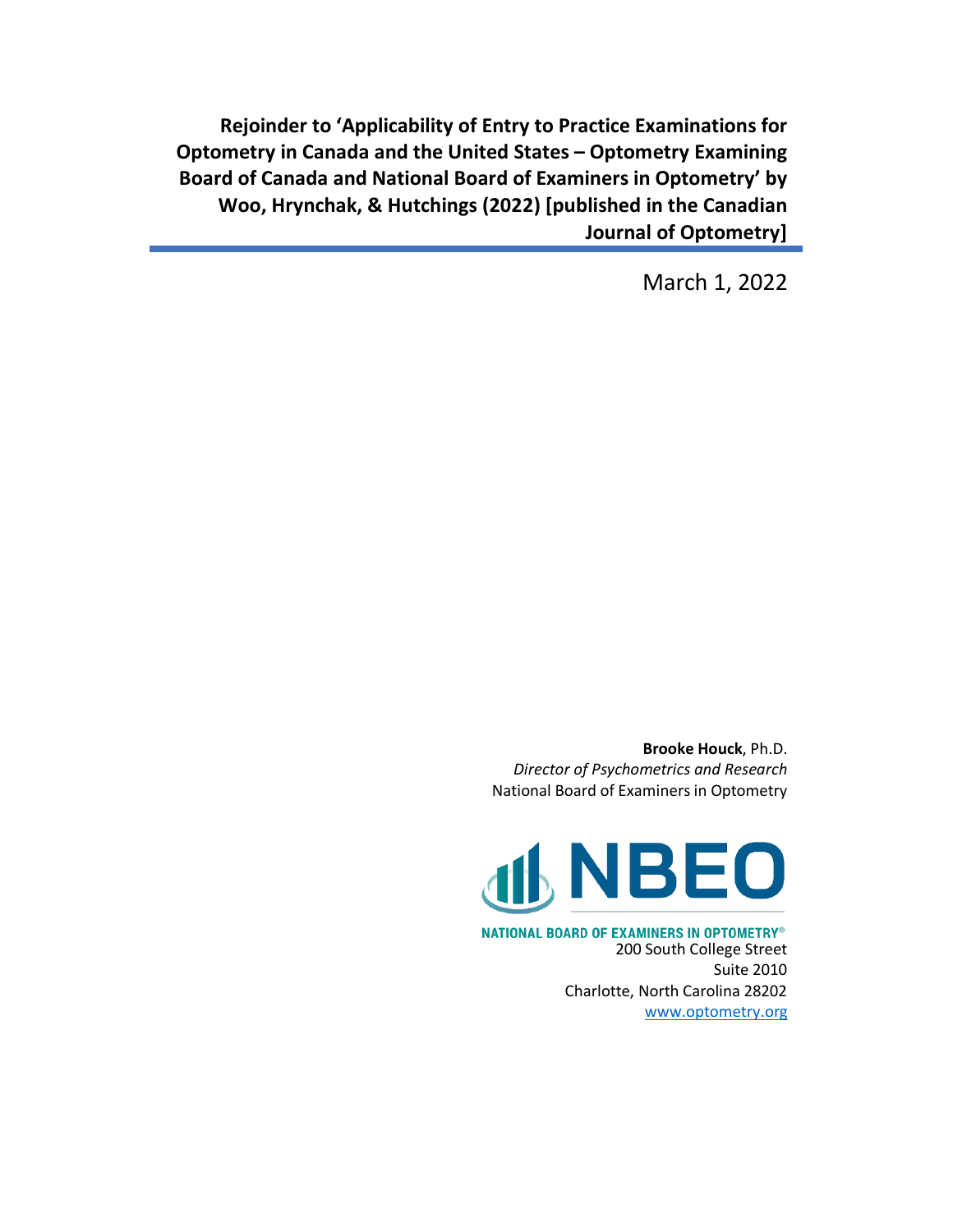In January 2020, Woo, Hrynchak, and Hutchings released a white paper advocating for the use of the Optometry Examining Board of Canada's (OEBC) licensure exams over the National Board of Examiners in Optometry (NBEO) series of licensure exams. The authors did not contact NBEO with requests for information. Their white paper was turned into an article published by the Canadian Journal of Optometry (CJO).<sup>1</sup> The purpose of this paper is to correct factual inaccuracies and to provide information about the NBEO licensure exam series that was not included in the Woo et al. paper, and is in response to a pre-publication version of the article appearing in CJO.

Woo et al. (2022) provides a high-level overview of both the OEBC and NBEO exams and attempts to compare them in an apples-to-apples fashion within a framework for validating test score interpretations and uses. We contend that, while the authors' intentions were to ascertain a clear comparison, their paper reflects certain errors and a lack of information about NBEO processes and examinations, which this paper will address. This article provides a supplement to the work of Woo et al. (2022) by both providing missing information and by correcting misinformation. The format of this paper will mostly follow that of Woo et al. (2022) for greater ease of understanding about which facts and further information the NBEO is supplying, as they relate to specific sections of the paper.

#### **Introduction**

NBEO agrees with the authors that the schools and colleges of optometry throughout North America strive to provide sound training to optometrists such that they are prepared to begin safe, effective practice upon entering the profession. NBEO further agrees that validity and reliability are paramount in assessments. Specifically, in high-stakes assessments, the measurement properties of an assessment are especially consequential. The licensure examinations offered by both OEBC and NBEO are used by governmental bodies to make decisions to grant or not grant licenses to practice. In the context of examinations, the stakes cannot be higher – the results of these exams determine if one is allowed to enter the profession of optometry, thus utilizing their extensive and costly training.

Because licensure examinations are high stakes, the validity and reliability of these exams should be of ongoing interest to all parties charged with developing, implementing, and maintaining the examinations. Woo et al. (2022) are correct in their assertion that reliability and validity are important so that correct decisions about licensure can be made by regulatory

<sup>&</sup>lt;sup>1</sup> In-text citations listing page numbers for Woo et al. are approximate and are based on the pre-publication draft reviewed by NBEO.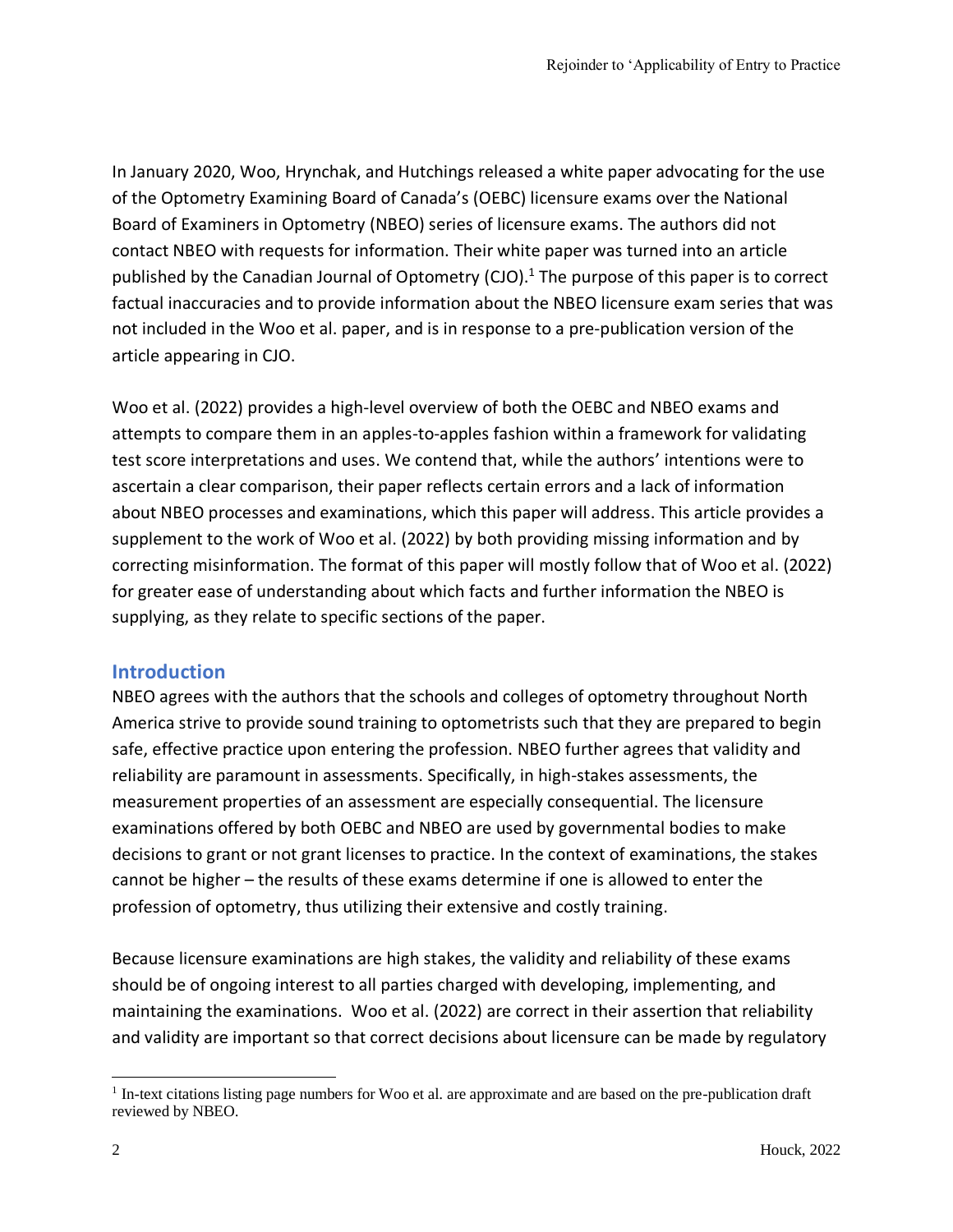boards. However, the psychometric concepts of validity and reliability are complex and merit deeper discussion than is provided by the authors.

We contend that the overall argument within Woo et al.'s (2022) paper is that the NBEO series of licensure exams suffer from a validity issue within the Canadian context, and that this argument is unsubstantiated. The following sections will provide information and evidence of the validity of NBEO exams.

#### **How are high-stakes summative assessments constructed?**

We agree with the authors that all high-stakes assessments should be founded upon the knowledge, skills, and abilities the assessment is intended to measure. Given that NBEO examinations are used to determine if a candidate is competent to enter into the safe, effective independent practice of optometry, the competencies that make up the foundation of the exam series are derived from the competencies necessary for unsupervised practice.

NBEO follows the test development process set forth in the Standards for Educational and Psychological Testing (American Educational Research Association et al., 2014). Exam development refers to a process whereby a measurement of an individual's knowledge, skills, and abilities (KSAs) is collected through the use of a test formed "according to a specified plan" (American Educational Research Association et al., 2014, p. 75). The development process steps are compiled in a test design plan, and test design begins with an evaluation of the intended uses of the test scores and expectations for how scores will be interpreted. That is, before beginning to define competencies to be measured, an initial step of determining the purpose of the test and what inferences from the test score are needed. Once this is known, the four phases of test development can begin. The *Standards* state,

"Test design and development procedures must support the validity of the interpretations of test scores for their intended uses" (p. 75).

The validity of the intended inferences drawn from test scores must be upheld in all stages of test development. That is, the path for the creation of an examination should run as shown in Figure 1, and all steps should support validity.

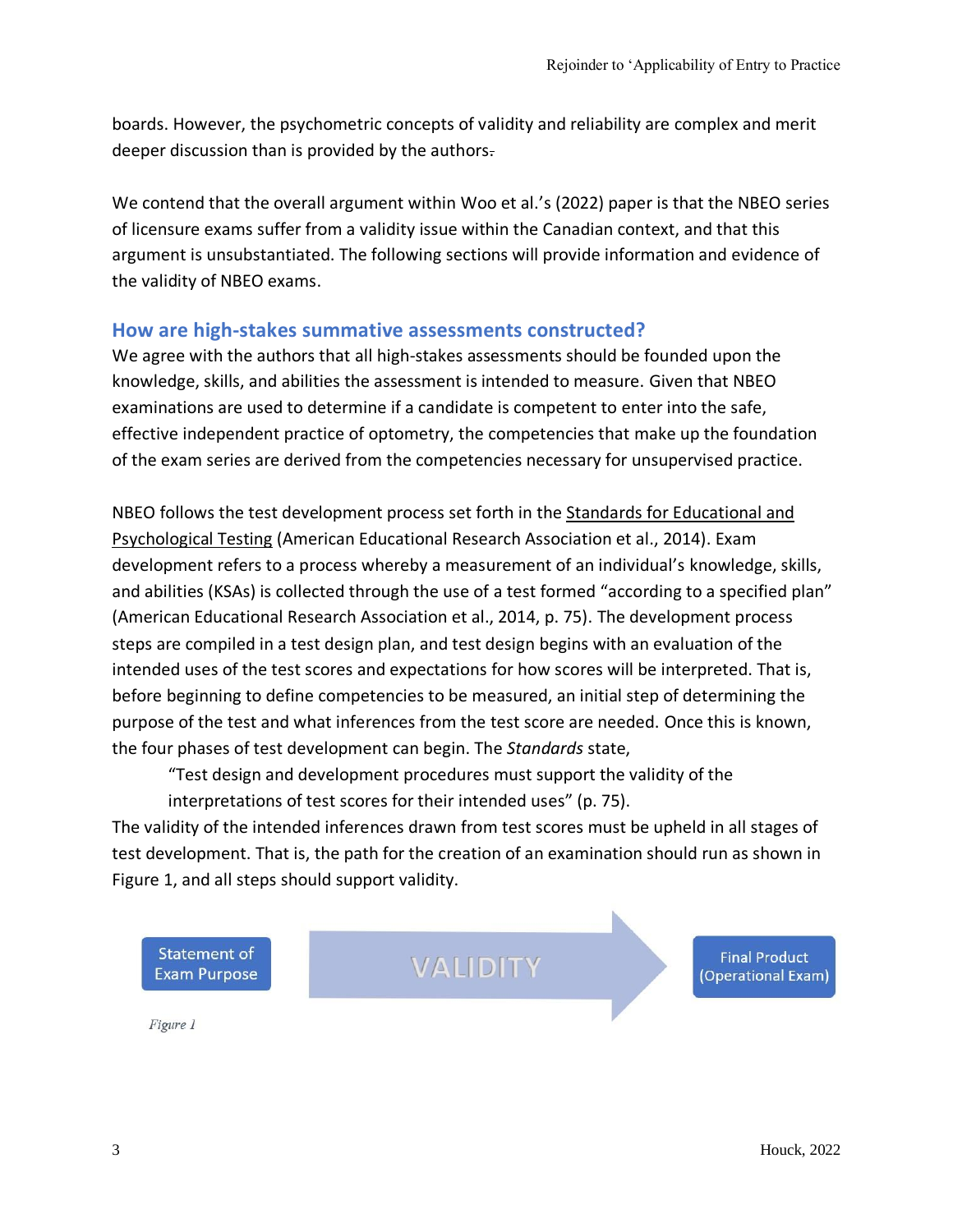The steps between determining the purpose of the exam and producing an operational exam are shown in Figure 2, and represent the guidance set forth in the *Standards* (American Educational Research Association et al., 2014).



#### Figure 2

For a sufficiently deep understanding of the exam development process that is easily accessible to someone who is not a testing professional, please see Balogh (2016). One remaining point that merits attention is that test design is and should be an iterative process wherein empirical data from pilot testing and operational use is continuously incorporated. For example, NBEO provides all candidates the opportunity to point out any issues found with any exam question and reviews that feedback for future exam form creation. Additionally, item statistics are reviewed, and changes are made to reflect best practices based on item statistics.

Woo et al. (2022) assert, "In optometry, entry to practice assessments have used the traditional knowledge test and technical skills assessment approach, and have been slower to adopt a competency-based approach" (p. 4). It is difficult to understand the authors' evidence of this statement as NBEO examinations are built around competency. The Association of Regulatory Boards of Optometry (ARBO) state,

"Assembling a quality optometrist population to meet the needs of the public begins with licensure…the state ensures all practicing optometrists have appropriate education and training, and they abide by recognized standards (emphasis added) of professional conduct while serving their patients….Candidates for licensure must also complete a rigorous examination, designed to assess an optometrist's ability to apply knowledge, concepts and principles that are important in health and disease and that constitute the basis of safe and effective patient care" (ARBO FAQ, 2021).

Obtaining licensure to practice optometry, as indicated by ARBO, requires candidates to demonstrate competency through examination. The NBEO exam series rests upon determining if a candidate is minimally competent to enter into independent practice.

# **Exam Development for Entry to Practice Assessments for Optometry in North America**

The information provided by Woo et al. (2022) about the components, structure, and processes of NBEO licensure examinations contains inaccuracies and a lack of information.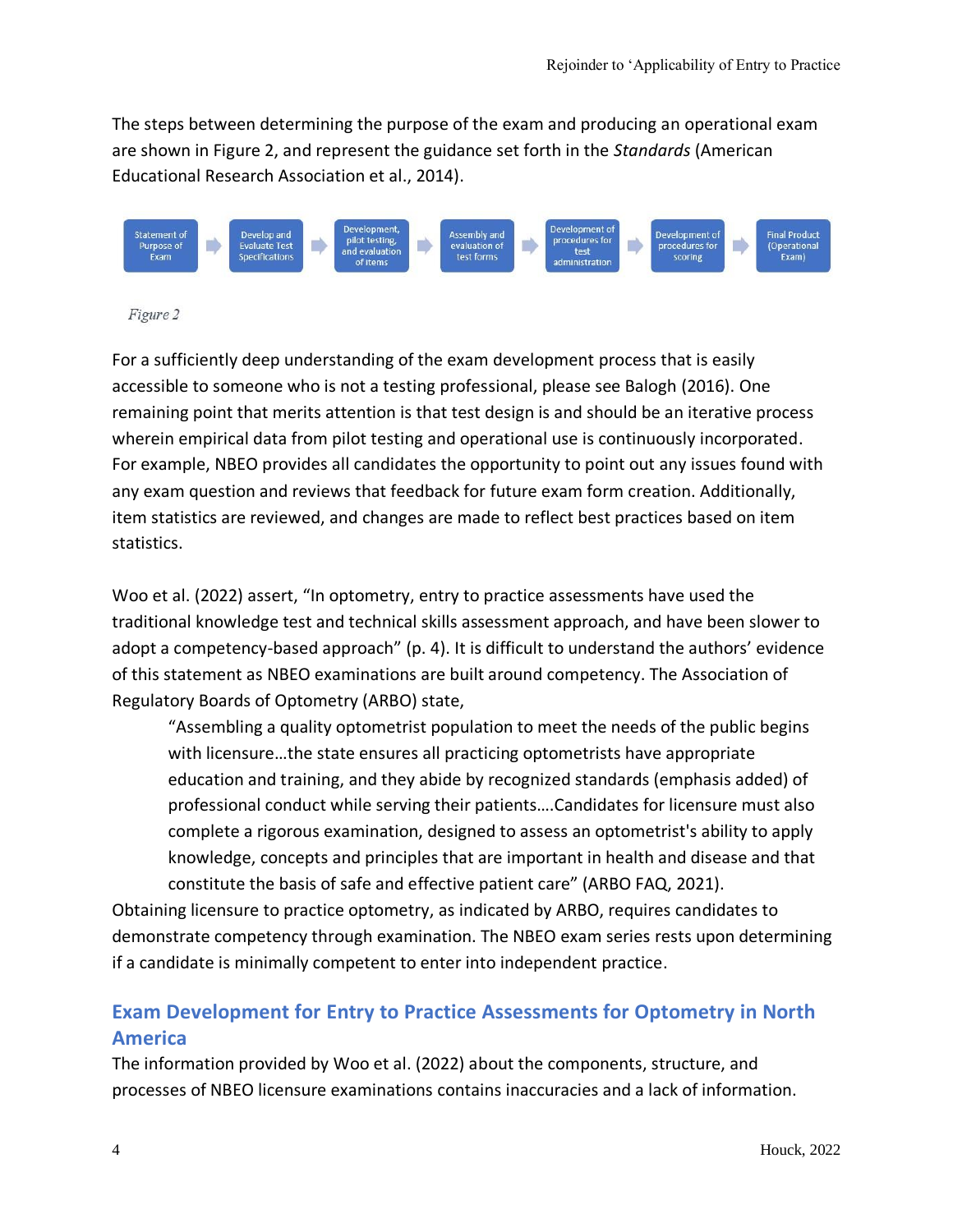Woo et al. (2022) did not request information from NBEO to ensure the accuracy or sufficiency of the information they present in their article.

The NBEO series of licensure exams consists of three separate parts. Part I Applied Basic Science (ABS) is a multiple-choice, computer-based exam that assesses candidates' mastery of the underlying basic science concepts necessary for entry into optometric practice. The exam consists of 370 questions, 20 of which are unscored, pre-test items, and is administered in two sessions of 4 hours each. Part II Patient Assessment and Management (PAM) examination assesses clinical thinking and decision-making, along with knowledge of diagnosis and treatment. The Part II PAM exam is also a computer-based, multiple-choice exam. It contains 350 items and is administered over two sessions of 3.5 hours each. Part II PAM questions frequently are shown as part of an overall case wherein candidates are given clinical information, sometimes including diagnostic images. The questions for the case follow a sequence that mimics clinical thinking and decision-making; however, examinees are able to select from a list of possible answers while thinking through the case and appropriate treatment steps. The Treatment and Management of Ocular Disease (TMOD) examination can be completed as part of Part II PAM (embedded within the exam) or may be taken as a standalone examination.

Lastly, Part III Clinical Skills Exam (CSE) is a performance-based exam wherein examinees are required to perform optometric clinical skills that reflect practice. These skills are performed at four different stations; all stations rely on standardized patients on whom the examinee performs the skills for each station. Candidates have 30 minutes at three stations, and 15 minutes at one station, making the total testing time 1 hour and 45 minutes, not including time for check-in, orientation, time between stations, and checkout. Each station is housed within an examination room that is designed to simulate real-life optometric exam rooms. The equipment, placement of materials, and room dimensions are standardized, and the NBEO follows a multilayered protocol for quality assurance throughout the examination process.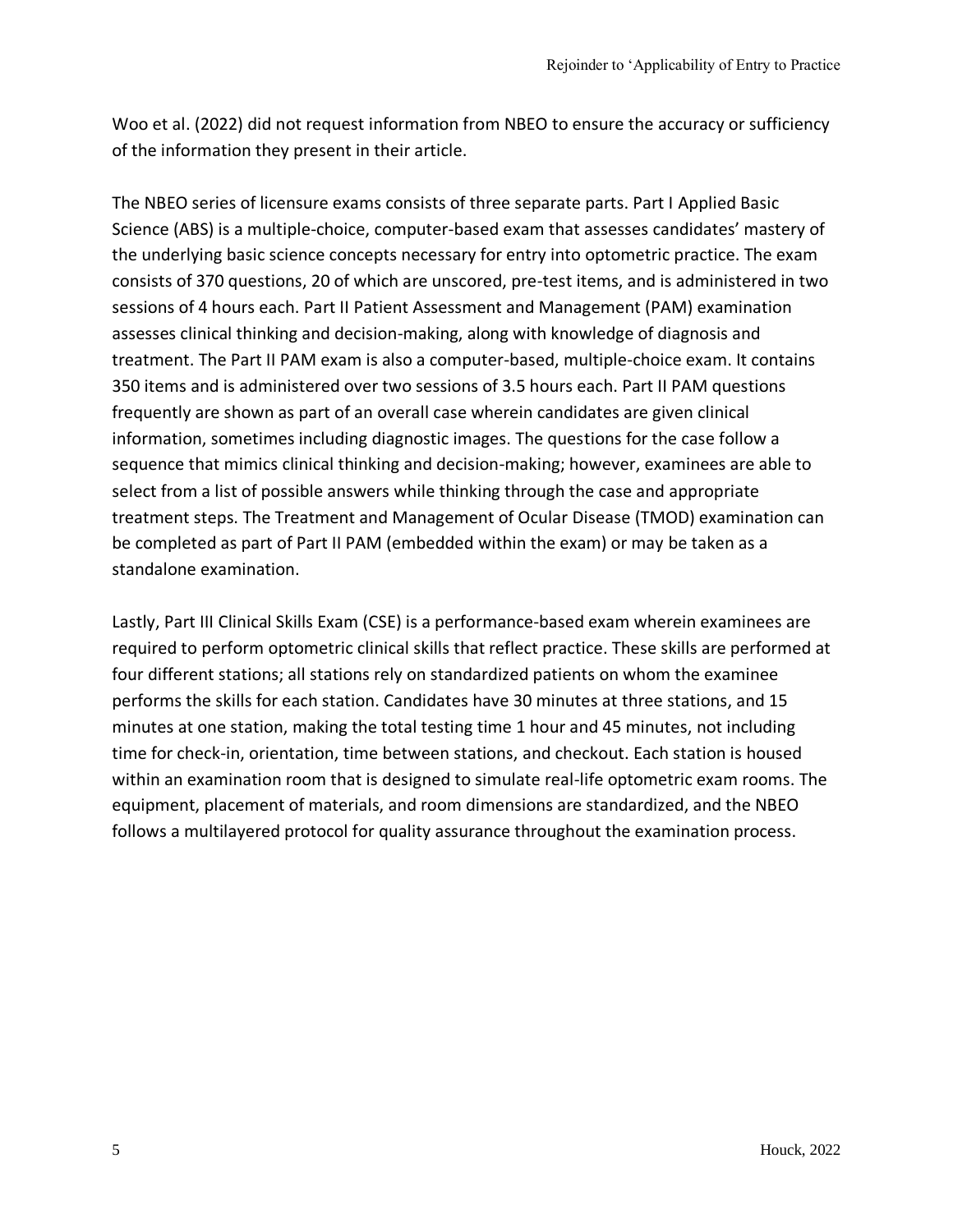Given that every knowledge, skill, and ability necessary for entry into the independent practice



*Figure 3. Three-part series of optometric licensure exams, when combined, measure overall optometric competency.*

of optometry cannot be tested in the same format, the examination series provides a scaffolded path for the assessment of overall competency. Figure 3 provides a graphical representation of this holistic assessment. Each exam within the series covers an aspect of optometric competency, but it is the combination of the series of exams that represents overall competency.

Each examination in the series contributes to the holistic assessment of competency.

Following Miller's Pyramid of assessment (Miller, 1990), the NBEO exam series can be mapped along the pyramid by the area in which candidates demonstrate competency in each exam (see Figure 4). However, in optometry, the top of the pyramid, "Does," is truncated. The final

assessment of competency in optometry is at the "Shows How" level because examinees are able to, after completing this level of assessment, apply for and receive a license to practice independently. In some other healthcare professions, examinees similarly progress through a series of licensure examinations to determine competency, but then must also undergo a period of supervised practice outside of their graduate medical education. This period of supervised practice, or, residency, falls within the category "Does" on the pyramid. Supervised practice operates as an additional layer to



*Figure 4. NBEO exam series as mapped onto Miller's pyramid.*

the overall assessment of clinical competency; the optometry profession does not require a residency.

The content matrices for each examination can be easily accessed at [www.optometry.org,](http://www.optometry.org/) listed under the first tab, "NBEO Exams."

#### **Blueprint Development and Task Analyses**

Woo et al. (2022) misrepresent the processes by which they believe NBEO undertakes job analyses. They state, "The condition areas, disciplines and skills were updated in 2016. The process used the current framework used by NBEO® in lieu of a clean slate for blueprint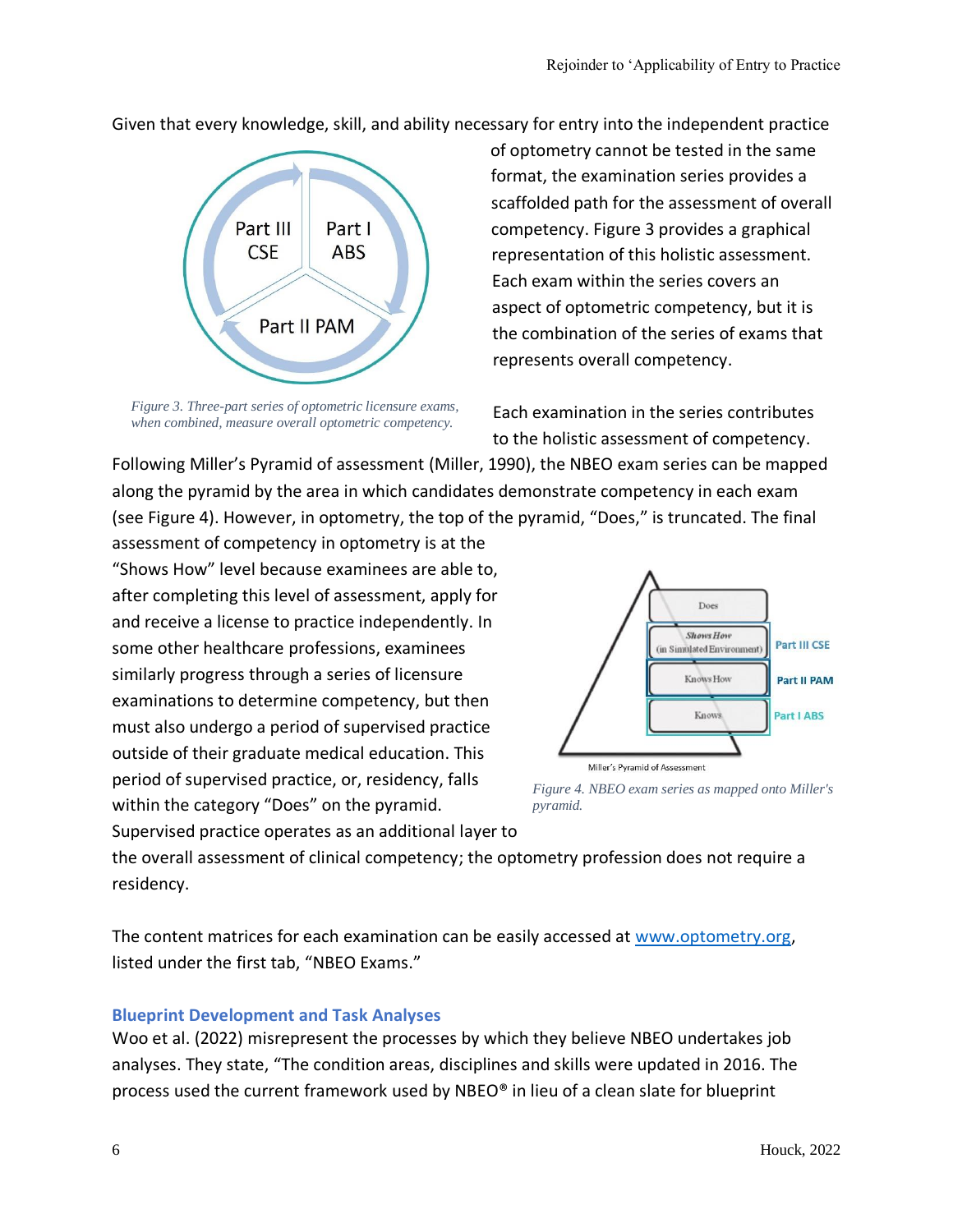development…Since the NBEO relied on a prior framework, the examination missed an opportunity to incorporate a more contemporary, competency profile of abilities of an entrylevel practitioner" (p. 13). This statement belies a misunderstanding of the various reasons for job analyses (also often called "practice analyses" or "job task analyses"). In the initial development of an examination, a job analysis should be undertaken to ensure that the examination is being created in such a way that it reflects the necessary KSAs for score interpretation to support intended inferences (such as decisions about licensure). However, job analyses are conducted on regular cycles to determine if the weighting of exam domains still accurately reflect practice.

There are several approaches to job analyses to consider. These include the critical incident technique (Flanagan, 1954), the task inventory approach (Newman et al., 1999), the professional practice model (LaDuca, 1994), functional job analysis (Fine & Wiley, 1971), as well as variations on the approaches listed including incorporating a cognitive task analysis. Whichever approach is taken, the goal of the analysis should be to link the KSAs needed for safe, effective independent practice of optometry to the KSAs measured on the examination (Clauser & Raymond, 2017). Historically, the NBEO has conducted job analyses with a focus on a matrix of task frequency and task criticality.

For examinations that are in regular, ongoing maintenance, such as those covered under the job analysis conducted in 2016 (Foley, 2016) and referred to by Woo et al. (2022), the job analysis is used to ascertain the accuracy of domain weights – if they still reflect practice. An entirely new examination blueprint, consisting of possibly new or different domains, constitutes either the generation of a new examination or a major restructure of an existing examination. Because NBEO is currently in the process of restructuring Part III CSE, the 2019 job analysis was conducted with a different purpose.

In 2019, NBEO conducted extensive research among a wide variety of stakeholders regarding the possible content of the restructured examination. A survey for stakeholders was deployed utilizing pairwise preference modeling (Bradley, 1984; Brown & Maydeu-Olivares, 2013; Hatzinger & Dittrich, 2012; Kendall & Smith, 1940; Zerman et al., 2018). The response rate was 36.9%. The sample contained respondents from all governmental jurisdictions who utilize the NBEO licensure exam series, including Canadian jurisdictions. The full analysis of the survey data was provided to a task force convened to specifically work on the examination restructure. This task force was comprised of a balance of practitioners ranging from a great deal of experience to only several years of experience, and included representation from Canada. After extensive work by this task force, NBEO conducted a job analysis targeted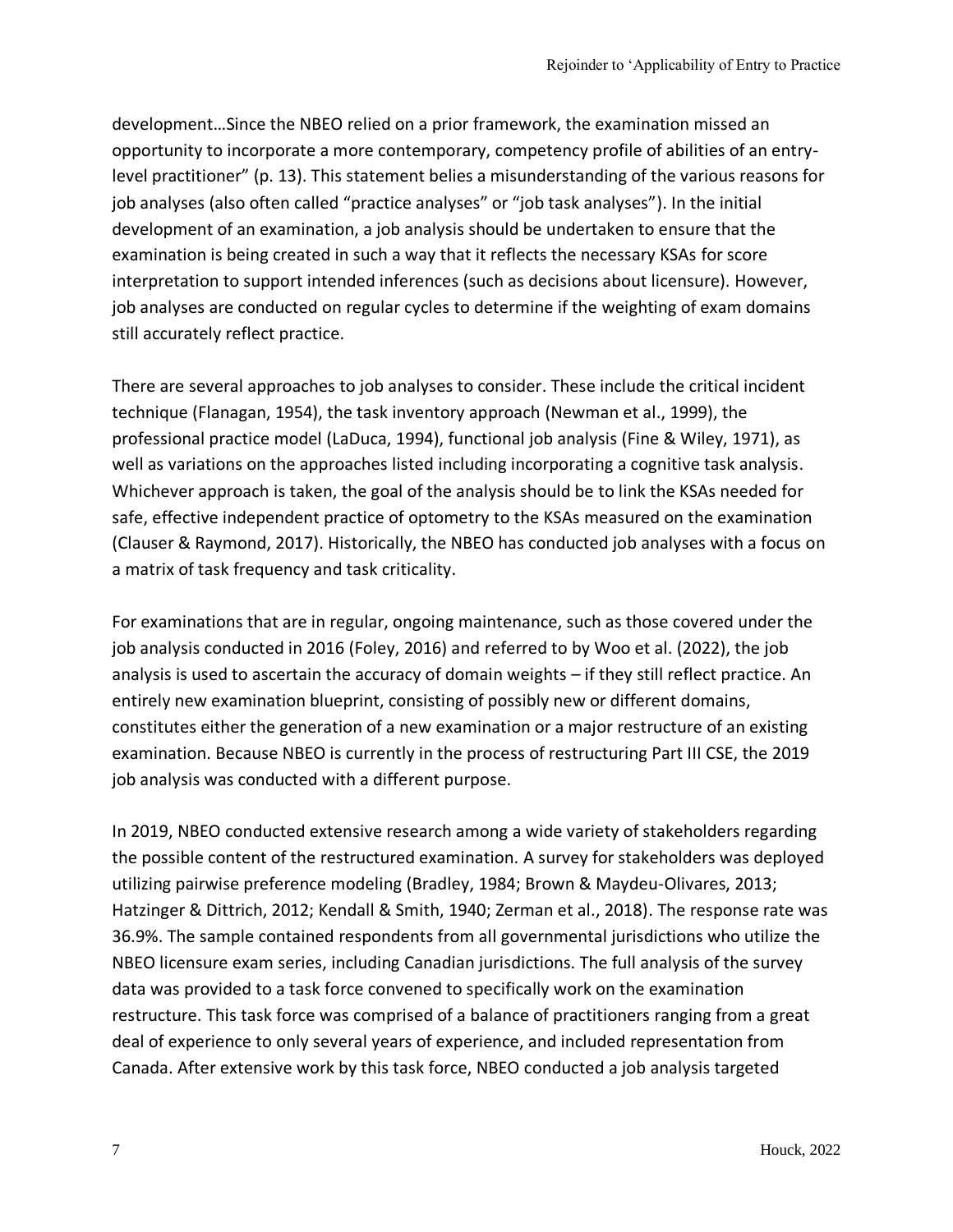specifically for Part III of the examination series for the construction and validation of the exam blueprint.

The job analysis conducted in 2016 and the one conducted in 2019 had different purposes. The appropriate time for a "clean slate for blueprint development" is when an exam is being created or undergoing major restructuring. The current restructure of Part III has in fact capitalized on the opportunity for the creation and validation of a new examination blueprint. While a job analysis is desirable at certain intervals, undertaking the creation of a new exam blueprint should only be done when there has been either a significant change in practice or it becomes desirable to completely revamp an exam.

#### **Standard Setting**

The current cut scores used to determine if a candidate passes or fails an examination were set at standard settings conducted for each specific part of the examination series (i.e. different standard settings held for Part I ABS, Part II PAM, and Part III CSE). The standard setting is held upon the initial administration of an exam form after it has been revised after a job analysis study – whether revised heavily to the extent the examination is being restructured and has a new blueprint or content outline, or revised in domain weighting or other areas of the existing blueprint. The exam form that constitutes the initial administration is thereafter known as the reference form. Subsequent exam forms are psychometrically equated to the reference form to ensure equality of difficulty. The standard setting method deployed should always directly relate to the type of examination for which it is being conducted. Overall, NBEO utilizes the Angoff (1971) method for all standard settings; during the most recent standard setting, NBEO used Impara & Plake's (1997) modified-Angoff method. Because all multiple-choice questions are scored dichotomously (correct or incorrect), this method allows subject-matter experts (SMEs) serving as panelists for the standard setting to review each item and indicate, based on their expertise in the field, the likelihood a minimally qualified candidate<sup>2</sup> will correctly answer the question. For the purposes of the standard setting procedure, this likelihood does not refer to a specific statistical, item response probability. For a more thorough explanation of the standard setting procedure, see Impara & Plake (1997), Plake et al. (2012), and Cizek & Bunch (2007).

#### **Reliability**

As previously stated, reliability in testing and measurement is an overarching term that generally means consistency – consistency with regards to many aspects of testing and measurement. Woo et al. (2022) discuss reliability within Kane's (2013) framework under the umbrella of generalization. As Kane (2013) discusses at length, exam reliability is a necessary

<sup>&</sup>lt;sup>2</sup> For NBEO a minimally qualified candidate represents a candidate who is minimally competent to enter into the safe, effective independent practice of optometry.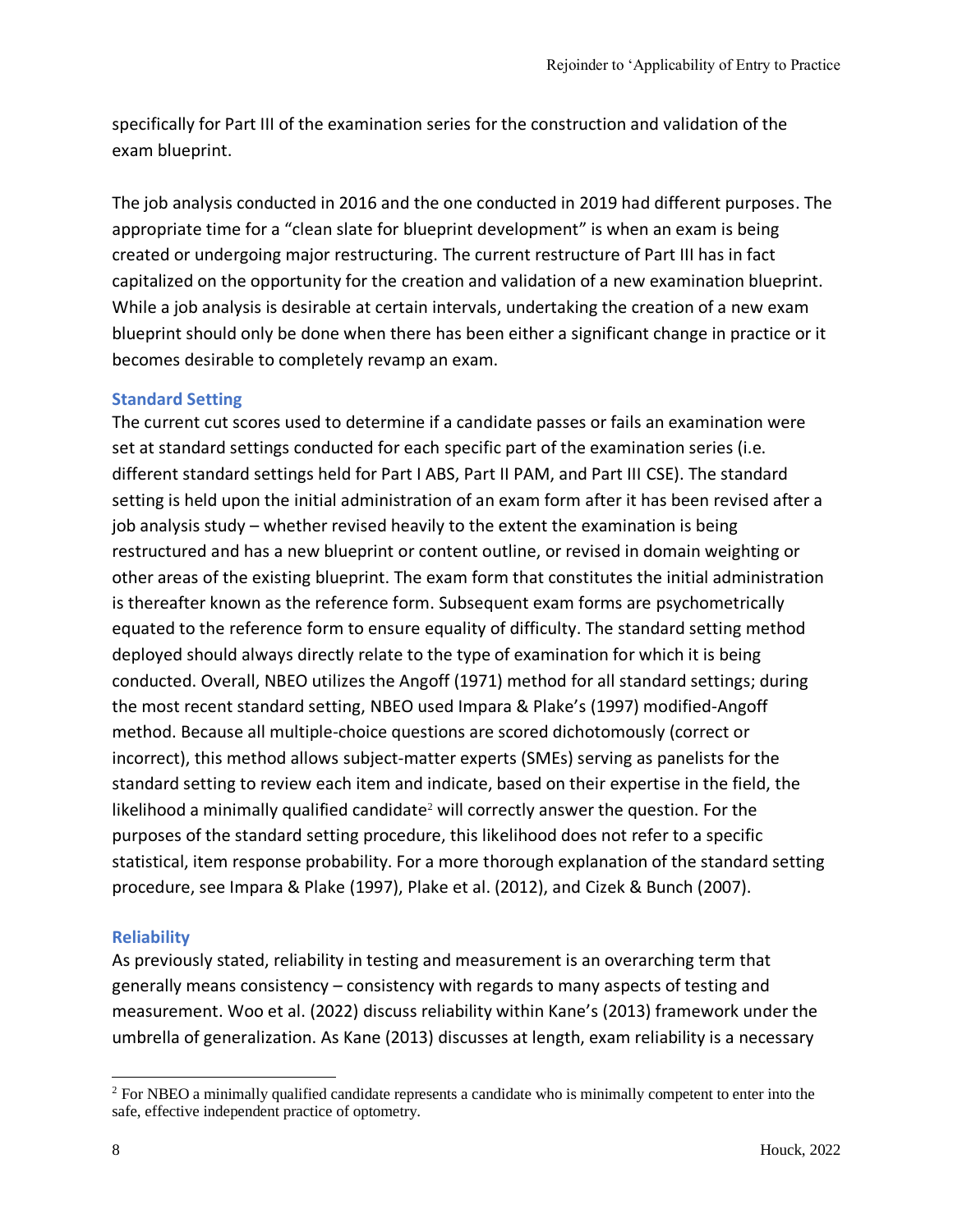but insufficient criterion for exam validity. Kane (2013) writes, "Evidence of generalizability (or reliability) therefore is rarely sufficient for validity" (p.3). That is, validity evidence must contain evidence of reliability; however, evidence of reliability alone does not constitute sufficient evidence of validity.

Woo et al. (2022) correctly establish that generalization refers to the relationship between observed test scores and true test scores; however, they do not accurately describe the role of sampling error within generalizability theory. Drawing directly from Kane's (2013) work, "Universes of generalization include observations that can vary in a number of ways, involving, for example, samples of tasks, testing contexts [location at which the test is given], occasions in which the test is administered, and possibly raters who score the responses" (p. 26). Sampling error typically derives from multiple possible sources such as the variance in the facets just described. The authors, though, describe sampling in terms of sampling test items over an array of exam domains, referring to "the likelihood of obtaining similar scores if new items are used" (p. 7). The use of different items on different exam forms while maintaining the same level of exam difficulty is more appropriately discussed in the process of statistically equating exam forms. In terms of exam reliability, sampling error refers to the "uncertainty in the generalization" (Kane, 2013, p. 26); that is, the imprecision of the relationship between observed scores and true scores. Standard errors and confidence intervals around them provide information about the strength of that relationship.

Setting aside the treatment of error within generalization theory, Woo et al.'s (2022) interpretation of Kane's (2013) framework describes reliability mostly in terms of internal exam reliability. Additional aspects of reliability include but are not limited to the following: test-retest reliability, parallel forms reliability, and intra- and inter-rater reliability. Woo et al. (2022) indicate that "The overall reliability is determined using Livingston's criterionreferenced coefficient alpha (Livingston, 1972)" for the OEBC examination. This statistic represents a measure of internal reliability. NBEO reviews several measures with every test form administration including Cronbach's alpha (1951) and Livingston-Lewis decision consistency and decision accuracy (1995). Further, reliability is assessed by reviewing the standard error of measurement (SEM) for each test form as well as the conditional SEM at the cut score. Of note, regardless of which alpha reliability coefficient used, the alpha estimate is conditional to the sample of test scores from which it was derived. That is, internal reliability should be thought of less as "a property of the test itself, but of the scores from the test that are obtained from a particular sample" (Bandalos, 2018, p. 186). It is for this reason that NBEO measures internal reliability along different dimensions for each administration of a new test form.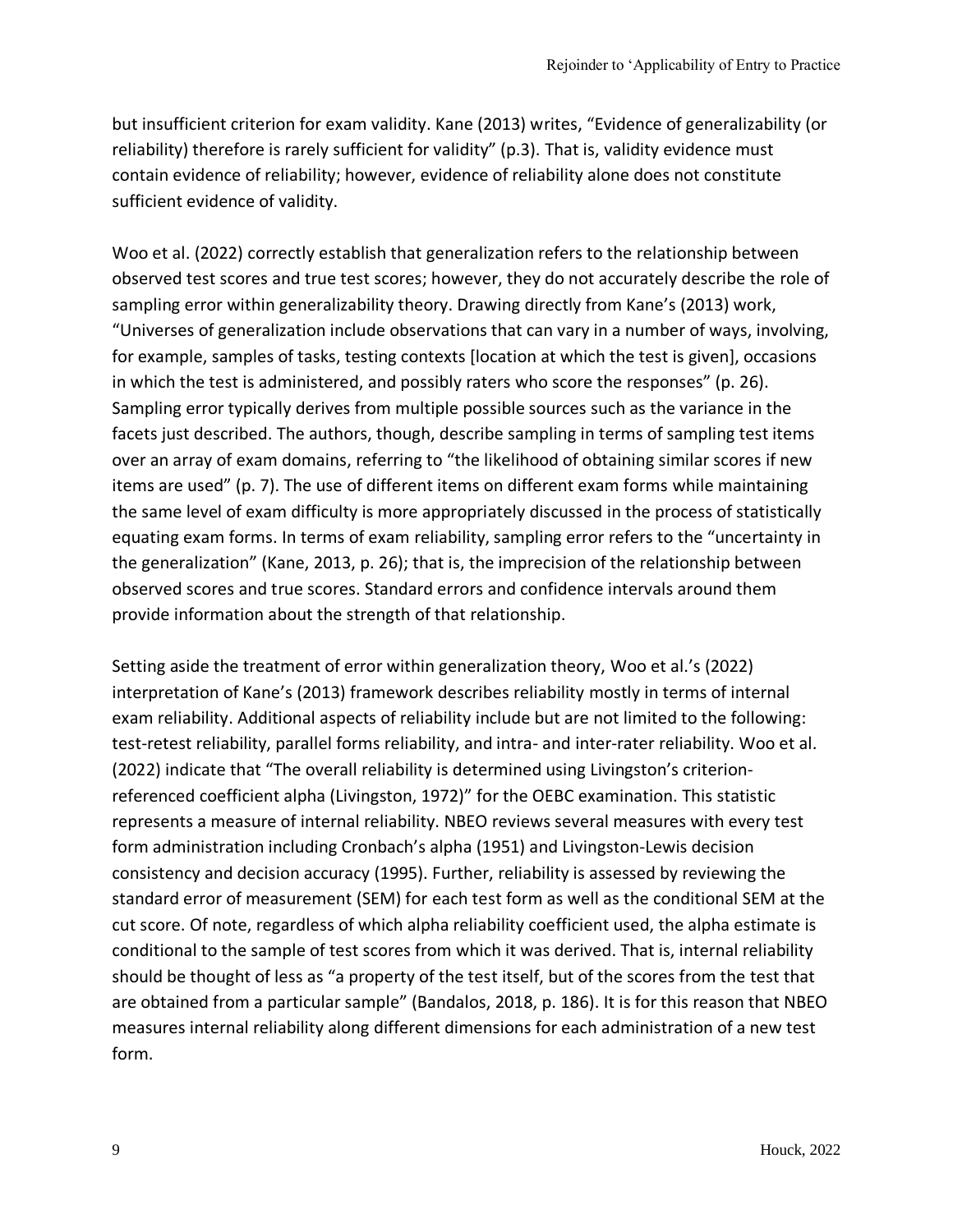# **Method**

Norcini et al.'s (2018) consensus framework of assessment in healthcare is used to review OEBC and NBEO licensure exams. Under this framework, Woo et al. (2022) draw on Kane's (2013) discussion of validation and interpretations of *uses* of test scores. Woo et al. (2022) write, "The understanding of validity has changed from considering separate types of validity to a single concept of construct validity" (p. 6). This is an oversimplification of Kane's (2013) article which details at length a framework for Interpretation and Use Arguments (IUAs) to keep the interpretation and uses of test scores in alignment with evidence that supports those uses and interpretations. The *Standards* (2014) state, "Validity is a unitary concept" (p.14); Kane's framework (2013) is in alignment with this. Specifically, in the 2014 edition, the *Standards* continue in the usage of nomenclature around types of validity evidence rather than types of validity, "… (i.e., the use of the terms content validity or predictive validity)" (p.14). Kane (2013) does not dismiss altogether various aspects of validity (or types of validity evidence); however, his framework does emphasize four critical inferences needed for valid interpretations and uses of test scores. There is continued discussion within the field regarding Kane's framework (Cook et al., 2015). For example, the *Standards* (2014) continue to emphasize the five sources of validity evidence introduced by Messick (1984) rather than the key inferences from Kane's (2013) framework.

# **Kane's (2013) Inferences**

In his description of an IUA for an observable attribute of an exam, Kane (2013) states that three main inferences are typically necessary: scoring, generalization, and "some kind of extrapolation to nontest performances or competencies" (p. 25).

#### **Scoring**

Kane (2013) describes the scoring inference as resting upon assumptions about the process of scoring items or tasks. First, the scoring inference assumes that scoring procedures are appropriate (for example, multiple choice items should be scored using a procedure that is different from that of scoring an essay). Next, the scoring inference assumes that the scoring procedures are applied correctly. Lastly, the inference assumes that the scoring procedure are free of bias. The evidence to support these assumptions exists primarily within the initial exam development process. For example, documentation of the construction of a scoring procedure when a test is first developed can provide evidence that the assumption of appropriateness is met. Steps to ensure raters are consistently applying scoring rubrics would constitute evidence that scoring procedures are being applied correctly.

Woo et al. (2022) describe item analyses and internal reliability statistics as the evidence for validity in terms of the scoring inference for the OEBC. While these aspects of exam development and maintenance are crucial, they do not fall within Kane's (2013) taxonomy of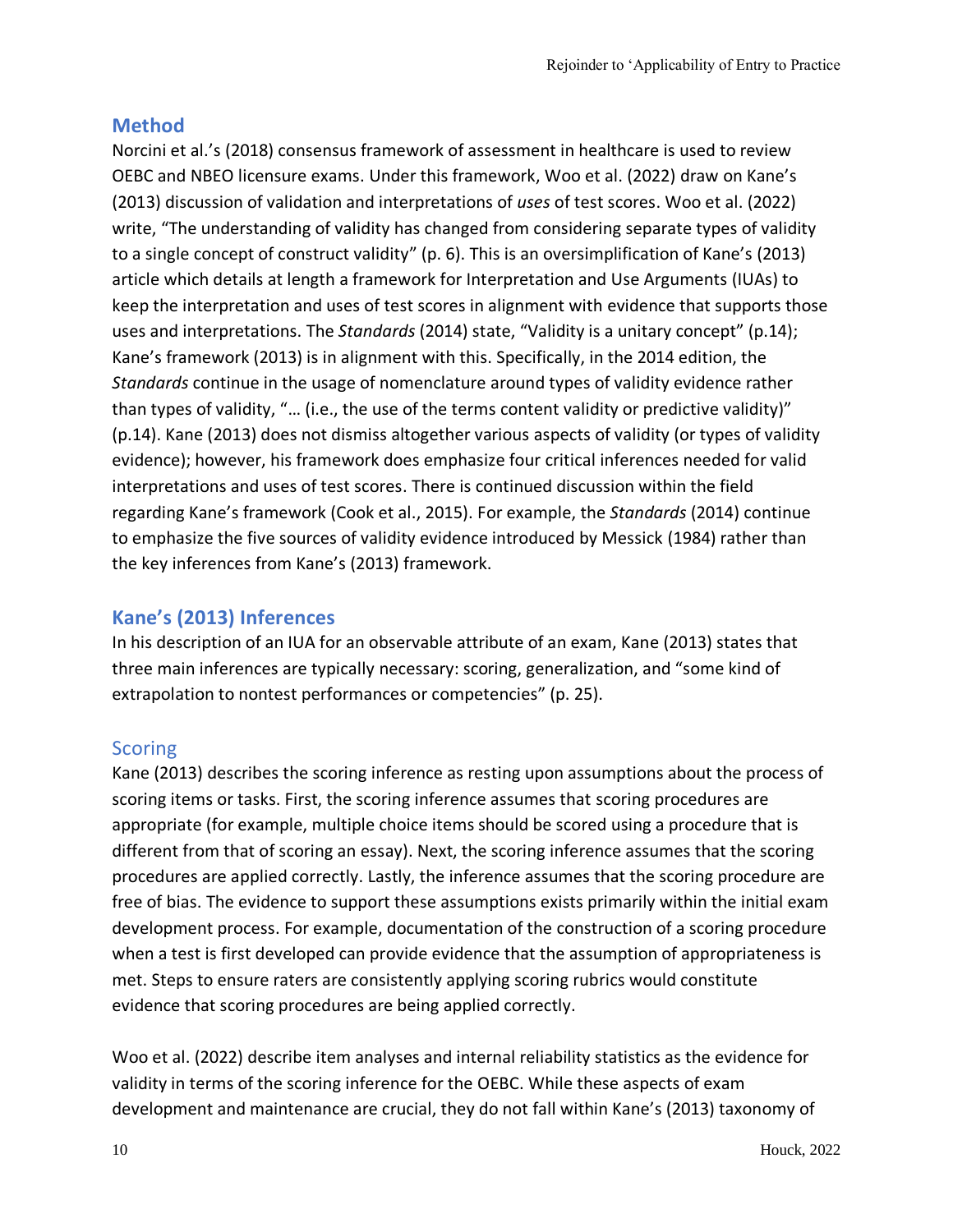validity evidence under scoring. Woo et al. (2022) do not provide information about the appropriateness of scoring procedures, evidence of correct application of scoring procedures, or steps to ensure that scoring procedures are not biased.

### Generalization

As previously stated in this paper, generalization refers to the relationship between observed scores and true scores. Kane (2013) describes the generalization inference stating, "…[it] treats the observed score as an estimate of the universe score (the mean over the universe of generalization for the test taker)" (p.25). More simply stated, the generalization inference refers the assumption that the observed score (Sally's score on the exam on a particular day) is representative of the true score (the average of Sally's scores on the exam if she took it at the same time an infinite number of times). Evidence for the strength of the relationship between the observed and true score can be estimated by sampling error. Statistics such as the SEM, Cronbach's alpha (1951), and Livingston-Lewis decision consistency and decision accuracy (1995) measure.

The authors describe the overall reliability of the OEBC in terms of Livingston's criterionreferenced coefficient alpha (Livingston, 1972) under the scoring inference rather than the generalization inference. Additionally, according to Kane (2013), "To simply estimate coefficient alpha and some other measure of internal consistency and assume that the question of reliability / generalizability has been addressed is to beg the question of generalizability" (p. 20). That is, providing basic information about internal reliability falls into one of the validity fallacies Kane (2013) discusses (see pgs. 18-19). The authors' discussion of the development of a set of competencies for the OEBC, provided as validity evidence in terms of generalization, is important though misplaced within Kane's (2013) framework.

# **Extrapolation**

Within Kane's framework, being able to draw inferences from test scores about how a candidate will perform as an independent optometrist in the real-world, is categorized as extrapolation. Kane (2013) describes the extrapolation inference as extending,

"…the interpretation of the universe of generalization to the target domain. The score does not necessarily change, but its interpretation is broadened to include "realworld" performances. The extrapolation inference does not involve a simple statistical generalization, but rather a more-ambitious leap from claims about test performances to claims about the full range of performance in the target domain, including nontest performances in nontest contexts" (p. 28)

A more simplistic description of extrapolation is, assuming the observed score represents the true score, how well does the observed score represent possible content knowledge or performance of skills in practice. For licensure testing programs, the target domain that Kane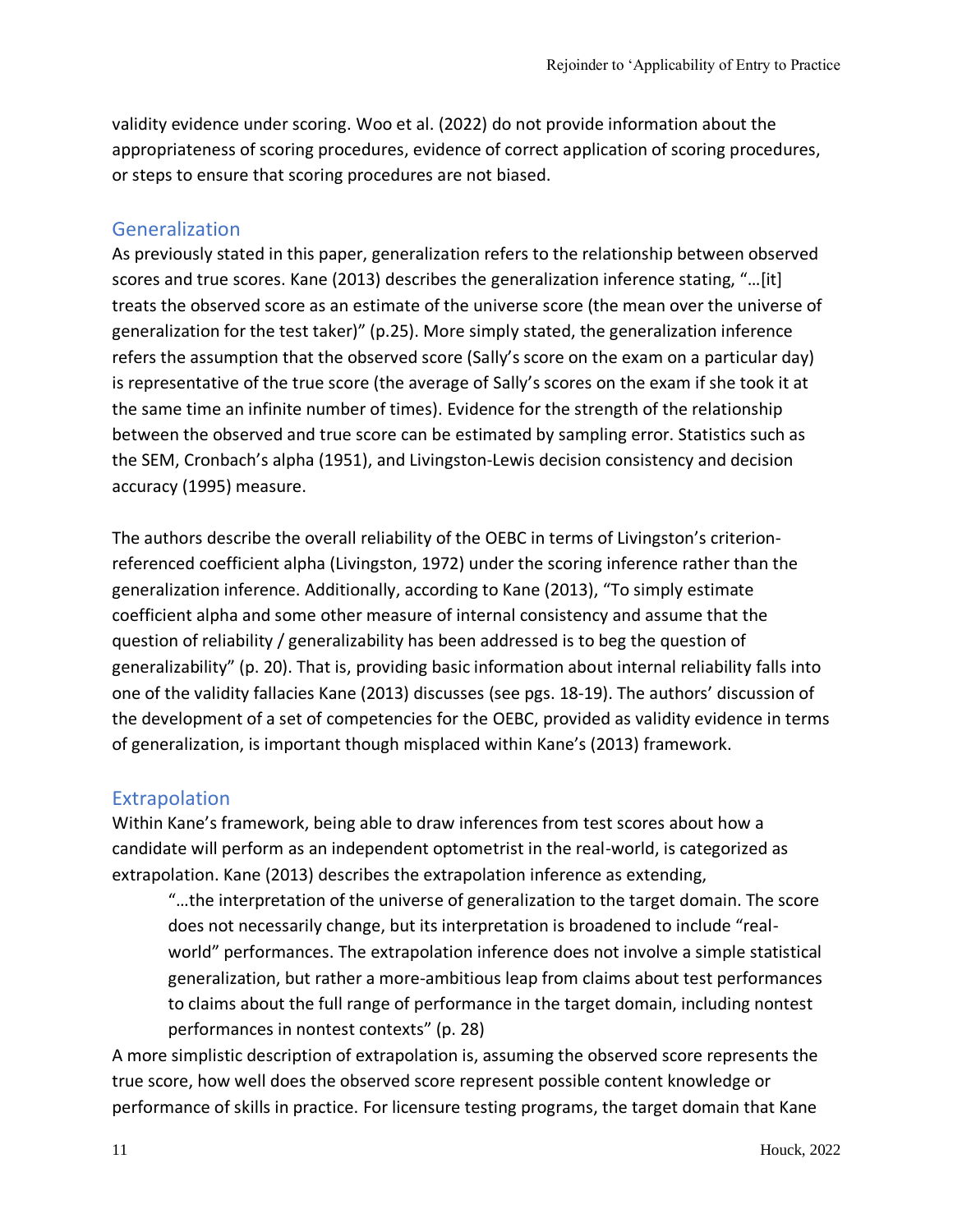(2013) describes is independent practice. Support for the extrapolation evidence, as described by Kane (2013) can be both analytic and empirical. Analytic evidence, broadly, is developed during initial exam development and is descriptive of how well the content and design of the exam matches the target domain.

We contend that Woo et al.'s (2022) paper largely focuses on validity evidence in terms of extrapolation, based on analytic evidence, asserting that the OEBC has a significantly stronger extrapolation inference above that of the licensure series administered by the NBEO. Their evidence rests largely on the contention that the OEBC is developed by Canadian optometrists for the Canadian context whereas the NBEO exam is not. This is factually inaccurate. In each cycle of stakeholder input (as described previously), NBEO conscientiously strives to obtain feedback from the Canadian provinces in which NBEO examinations are accepted. Woo et al.'s (2022) statement that, "the sample of practitioners used to provide the context were limited to their own countries. In other words, the OEBC worked with Canadian optometrists while the NBEO worked with American optometrists" (p. 15) is simply incorrect with regards to the procedures NBEO follows.

Further, Woo et al. (2022) point out, "There are differences between the US and Canada in the practice of optometry including the legislated scope of practice, availability and naming of pharmaceuticals, standards of practice, regulations and the system of healthcare - among others" (p. 15). NBEO does not find this to be a strong argument against the use of our examinations. In the United States, each state and federal jurisdiction (i.e. Washington, D.C. and Puerto Rico) has its own regulations. There is no *one* U.S. context; there is a plurality around which NBEO examinations have been designed and continuously updated. To that end, candidates are provided with an updated list of medications that they may access while completing Parts I and II.<sup>3</sup> The differences in medication availability, bottle sizes, concentrations of active ingredients, and different names for the same formulation of medications the authors cite are not differences that make NBEO examinations inapplicable in the Canadian context. In fact, given that candidates have access to an annually updated reference list of medications for NBEO Parts I and II, NBEO examinations offer quite a lot of flexibility to accommodate a variety of candidate contexts. Additionally, NBEO offers advanced exams when the scope of optometric expands based on the needs of jurisdictions.<sup>4</sup>

Lastly, NBEO disagrees that a review of the impact of the National Council Licensure Examination – Registered Nurses (NCLEX-RN®) constitutes indirect evidence of how the use

<sup>&</sup>lt;sup>3</sup> Part III CSE does not require candidates to give specific medication names or dosages thus eliminating the need for a medication reference list.

<sup>4</sup> For example, the NBEO Laser & Surgical Procedures Exam (LSPE) and Injection Skills Exam (ISE) are offered as stand-alone exams.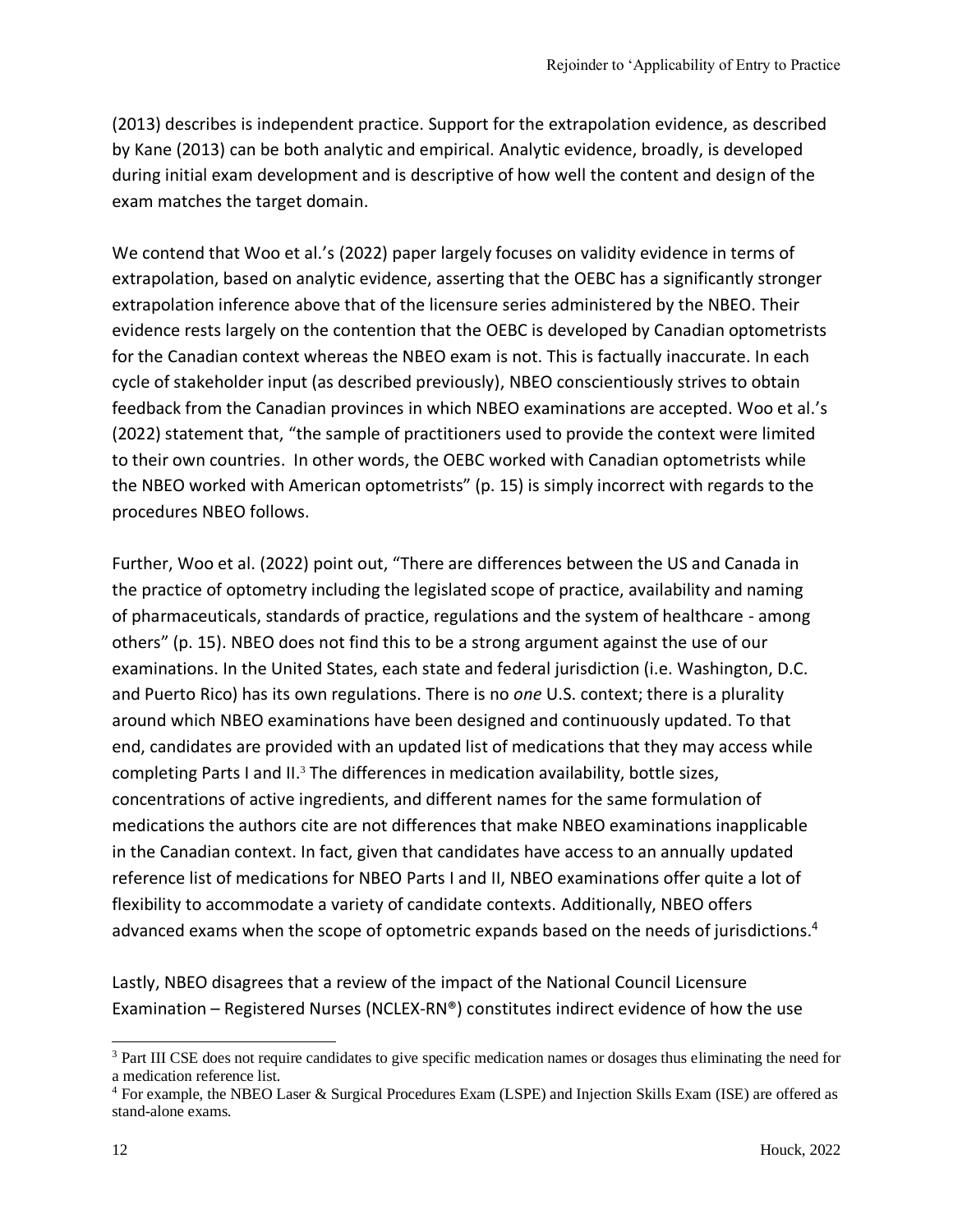of NBEO examinations has impacted or may in the future impact Canadian candidates or the Canadian healthcare system. Nursing represents a qualitatively different profession from optometry. Generally, the care provided by a nurse is not fully independent – it is typically supported by a physician who is ultimately responsible for patient safety and well-being, supervising directly or indirectly nursing practice. Optometrists, however, are physicians who work independently, are not required to study for a period of supervised practice through residency, and are not required to work under a supervising optometrist upon receiving a license to practice. These differences inherently make comparisons between the two professions troublesome.

However, given that Woo et al. (2022) compare the two, a review of their argument is revealing. They indicate that pass rates among Canadian candidates on the NCLEX-RN® were lower than those of U.S. candidates. This data alone is insufficient to substantiate an argument that cultural differences are at cause for the differences in pass rates between the two groups. A number of factors could play a role in generating different pass rates, not the least of which is that any exam administered among a new population can be expected to have lower pass rates in the new population for a time period. The only way to properly compare the performance of Canadian candidates on the NCLEX-RN® to the Canadian Registered Nurse Exam (CRNE) would be through a statistical analysis of the difficulty of the two exams when examinee ability, along with other influencing factors such as demographics, are held constant. The evidence provided by Woo et al. (2022) is qualitative in nature and is oriented to demonstrate that the NCLEX-RN® was not designed for the Canadian context. However, the issue at hand is not whether it was designed for the context, but rather, whether or not it works equally well within the Canadian context as the CRNE.

# Implication

The author's assertions regarding the implications of accepting the NCLEX-RN®, regardless of the appropriateness of comparison, can be correctly classified under Kane's (2013) treatment of the implications of test score interpretations and uses. Kane (2013) provides an in-depth discussion of the role of the consequences of test score interpretations and uses in evaluating those interpretations and uses. The three main negative outcomes from evaluations of score-based decision rules include the following:

"…(1) the extent to which the intended outcomes are achieved, (2) differential impact on groups (particularly adverse impacts on legally protected groups, and (3) positive and negative systemic effects (particularly in education)" (Kane, 2013, p. 48).

The author's assertion that the acceptance of the NCLEX-RN® has had "an adverse impact on public perception of the profession" represents the third category of negative outcomes that Kane (2013) provides for evaluating the consequences of score-based decision procedures.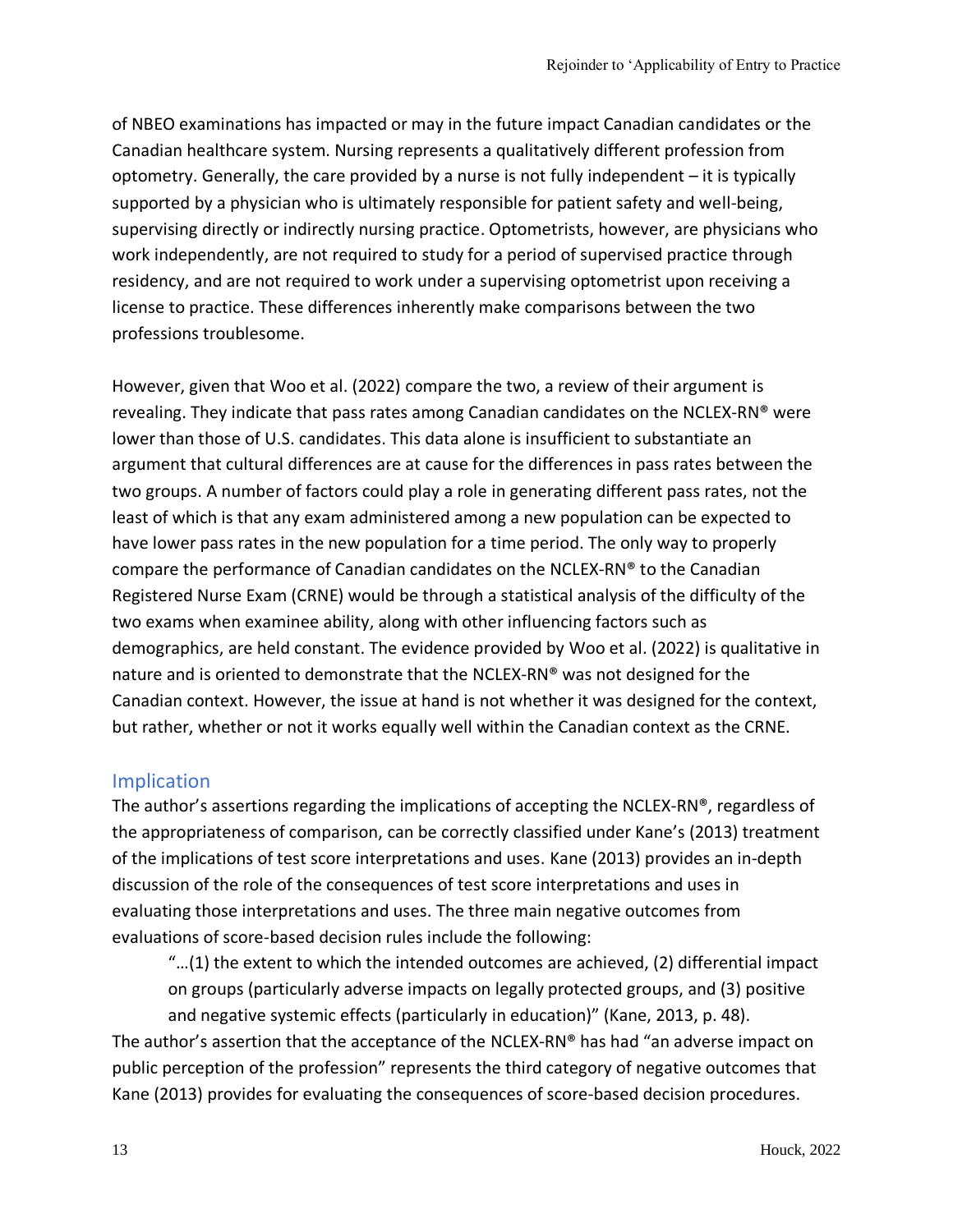The author's discussion of the standard setting procedure that is provided in their discussion of validity evidence for implications would better reflect support for the scoring inference. Specifically, standard setting procedures offer evidence of the appropriateness of the scoring procedures used for an exam.

# Consistency & Equivalency

The section of the article under the headings "OEBC - Consistency & Equivalency" and "NBEO - Consistency & Equivalency" are not aligned with Kane's main inferences for evaluating score interpretations and uses. The authors describe the use of simulations within the OEBC and the lack of simulations within the NBEO series in these sections. Simulations are described as, generally, increasing the overall reliability of the exam. While the NBEO does not necessarily disagree with this assertion, it is worthwhile to note Kane's (2013) discussion of the reliability / validity paradox.

Kane (2013) writes, "…standardization can increase the expected correlation of the observed score with the universe score, but it tends to decrease the expected correlation of the universe score with the target score" (p. 31). Using different terminology, standardization improves generalization (how well the observed core matches the true score), at the expense of extrapolation (how well the observed score matches the target domain, i.e., independent practice). In other words, as an exam becomes increasingly standardized, our confidence in the generalization inference goes up but our confidence in the extrapolation inference goes down. This paradox occurs because high standardization reduces variance in the observed score. However, a strictly standardized exam is less similar to the real-world, the target domain about which we wish to make extrapolation inferences. For example, an exam that measures a certain content domain is given in the format of multiple-choice questions. This format is highly standardized and thus has very strong evidence for generalization inferences. We know this because multiple-choice formats tend to have very high internal reliability statistics and low SEMS. Imagine now a different exam that measures the same content domain, but instead of multiple-choice questions the test-taker has to perform specific tasks that are necessary for safe, effective practice in the real world. This format will definitionally have less evidence for generalization. For example, this format requires not only internal reliability but also inter-rater and intra-rater reliability. However, this format is much more representative of the real-world than the multiple-choice format. Thus, as generalization increases, extrapolation decreases – or, as the name of the paradox suggests, as reliability increases, validity decreases.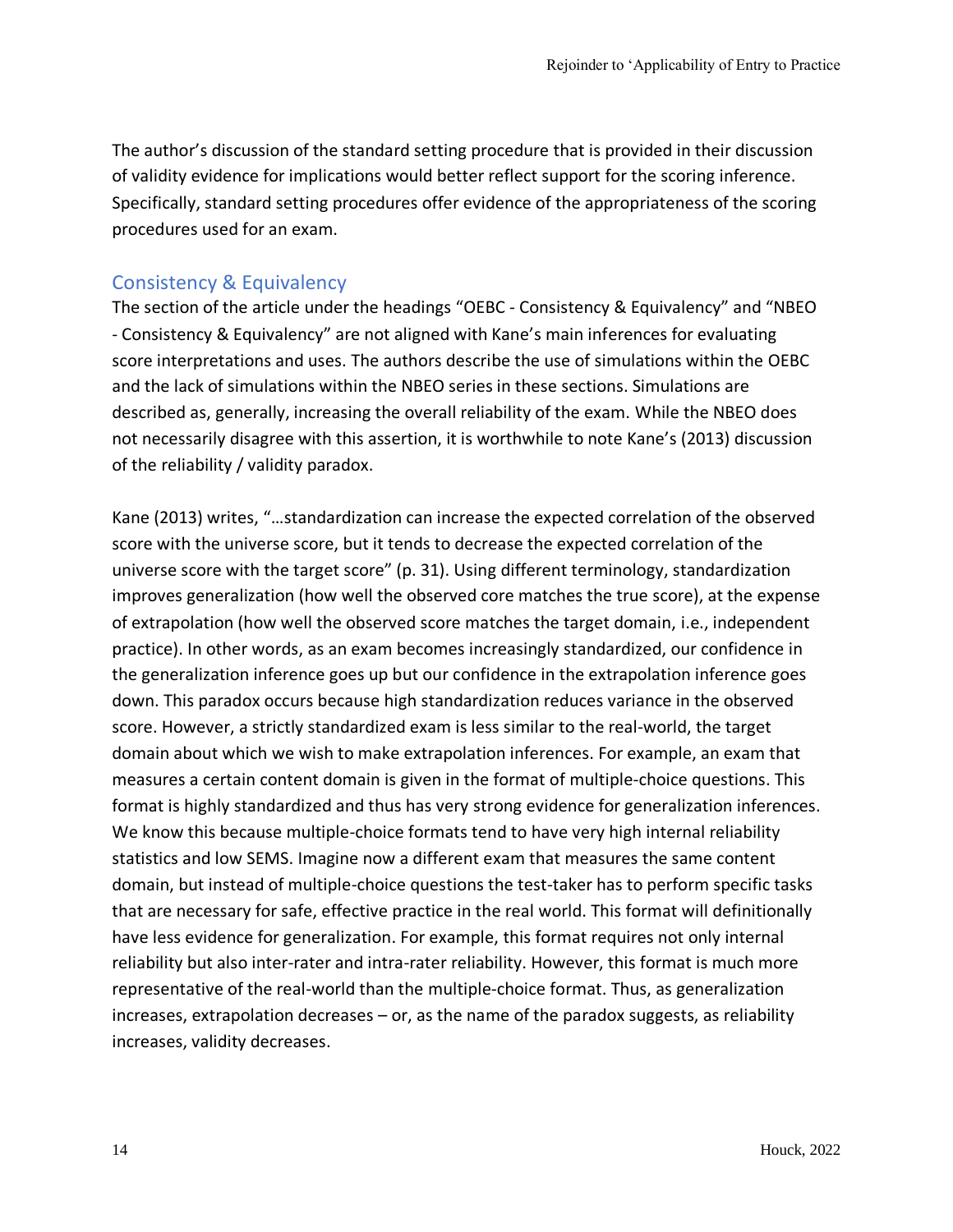### **Conclusion**

In sum, we remind the reader that the that the absence of a formal validity study to scientifically measure the appropriateness of NBEO examinations in the Canadian context does not mean NBEO examinations are necessarily inappropriate. It simply means there has yet to be a scientific study of either analytic or empirical evidence for the extrapolation inference for either OEBC or NBEO. Until comparable validity studies are available for both NBEO and OEBC exams, no conclusions, at least no conclusions grounded in empirical evidence, can be drawn about stronger or weaker validity within the Canadian context.

Below is a reproduction of Table 4 from Woo et al. (2022), modified to provide accurate information about the NBEO exam series and reclassifying the author's assertions correctly within Kane's (2013) framework. Of note, the author's item, "No correlation with other measures" listed in the row labeled "Extrapolation" was removed due to insufficient information accompanying the statement. It is possible that this statement is referring to evidence of discriminant validity, and if so, the statement would most appropriately be classified under the extrapolation inference. Evidence of discriminant validity speaks to the degree to which the exam does not measure constructs for which it was not designed to measure (for example, a mathematics examination may incidentally measure reading ability due to the inclusion of word problems). If an exam assesses constructs other than the intended construct (i.e., has poor evidence of discriminant validity), the evidence backing extrapolation inferences is weakened due to the incongruence between what the observed score measures and what the observed score is intended to measure.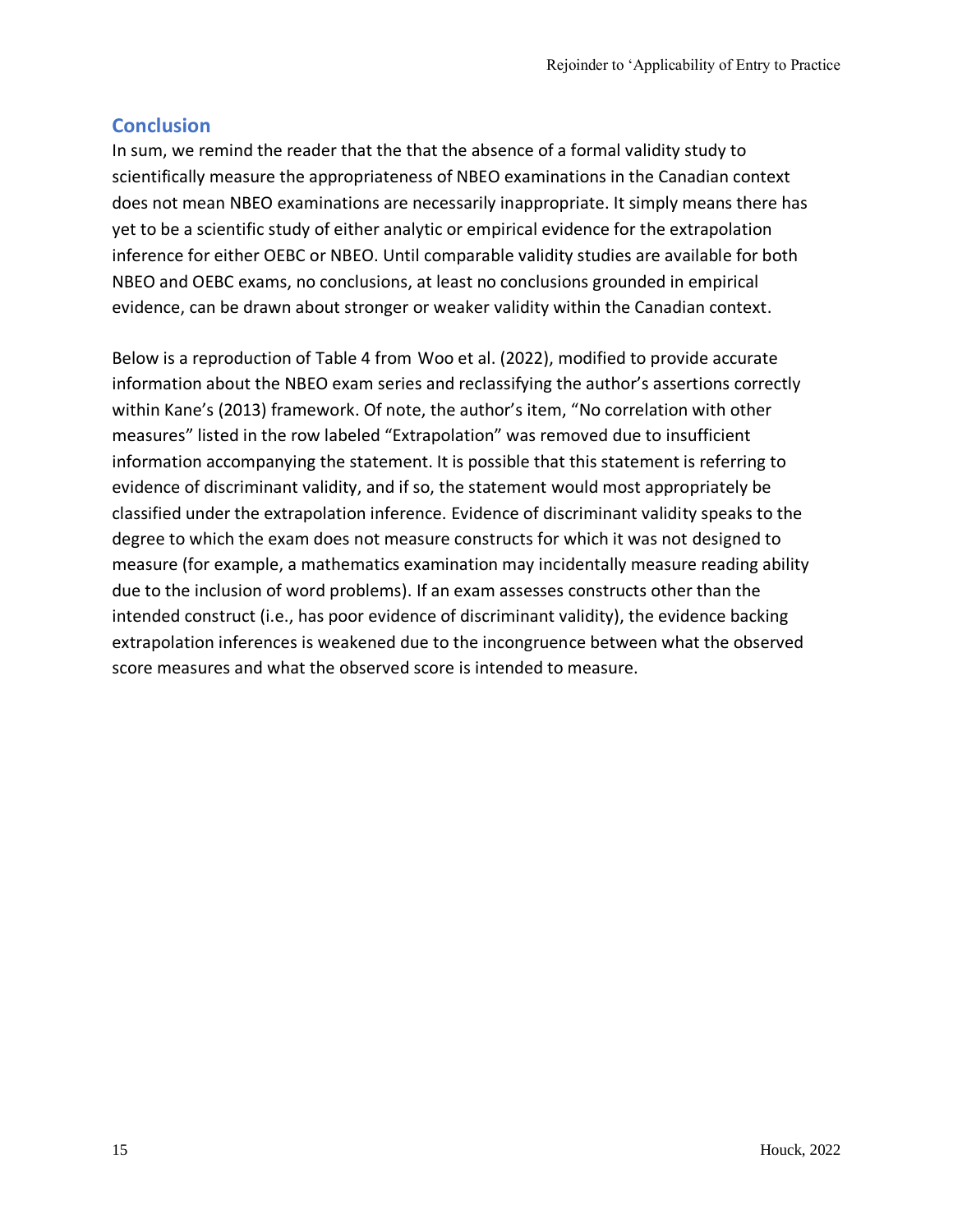|                                                                                                                                                                      | <b>OEBC</b>                                                                                                                                                                                                                                                                                                                                                                                                                               | <b>NBEO®</b>                                                                                                                                                                                                                                                                                                                                                                                                                                                                                                                                                                                                                                                                                                                                                                                                                                                                                                                                                                                                                                  |
|----------------------------------------------------------------------------------------------------------------------------------------------------------------------|-------------------------------------------------------------------------------------------------------------------------------------------------------------------------------------------------------------------------------------------------------------------------------------------------------------------------------------------------------------------------------------------------------------------------------------------|-----------------------------------------------------------------------------------------------------------------------------------------------------------------------------------------------------------------------------------------------------------------------------------------------------------------------------------------------------------------------------------------------------------------------------------------------------------------------------------------------------------------------------------------------------------------------------------------------------------------------------------------------------------------------------------------------------------------------------------------------------------------------------------------------------------------------------------------------------------------------------------------------------------------------------------------------------------------------------------------------------------------------------------------------|
| <b>Scoring Inference</b><br>Assumes that scoring procedures are,<br>1)<br>appropriate to the test<br>applied correctly<br>2)<br>3)<br>minimize bias in scoring       | MCQ and OSCE (skills and<br>$\bullet$<br>higher reasoning)<br>Assessors trained for OSCE<br>$\bullet$<br>stations<br>Canadian practitioners with<br>$\bullet$<br>support of psychometrician<br>Cut-Score standard setting<br>$\bullet$<br>Angoff method<br>$\bullet$<br>Criterion-referenced<br>$\bullet$<br>Question developers trained to<br>$\bullet$<br>write questions and do<br>assessments for entry-level<br>competency in Canada | Angoff & Modified-Angoff standard setting methods for<br>$\bullet$<br>criterion-referenced examinations (W. H. Angoff, 1971;<br>Plake et al., 2012); standard setting based on the<br>minimally qualified candidate (MQC) and competencies<br>needed for safe, effective independent practice<br>Scoring validated both by internal psychometrician and<br>$\bullet$<br>independent, external psychometrician.<br>Scoring procedures based on multiple-choice questions,<br>$\bullet$<br>multiple response questions, case scenarios, and<br>performance-based skills assessment (currently being<br>restructured to include OSCE format)<br>Exam blueprinting process includes stakeholder survey,<br>$\bullet$<br>task force of subject matter experts, JTA, task force<br>review of JTA, review by Board of Directors<br>Exam maintenance includes review of items for content<br>$\bullet$<br>and statistical properties upon every test administration<br>by layers of content experts, continuous training and<br>calibration of raters |
| <b>Generalization Inference</b><br>the relationship between observed scores<br>and true scores<br><b>Extrapolation Inference</b><br>how well does the observed score | Internal review process using<br>$\bullet$<br>Livingstone coefficient<br>Simulations for greater<br>$\bullet$<br>reliability<br><b>Bilingual (French and English)</b><br>$\bullet$<br>Canadian competency<br>$\bullet$                                                                                                                                                                                                                    | Cronbach's alpha<br>$\bullet$<br><b>SEM</b><br>$\bullet$<br>Conditional SEM at the cut score<br>$\bullet$<br>Livingston-Lewis decision consistency<br>$\bullet$<br>Livingston-Lewis accuracy<br>$\bullet$<br>Optometrists representing various levels of experience,<br>$\bullet$<br>various modes of practice, various academic institutional                                                                                                                                                                                                                                                                                                                                                                                                                                                                                                                                                                                                                                                                                                |
| represent possible content knowledge or<br>performance of skills in practice;<br>supported by analytic and empirical<br>evidence<br><b>Implications</b>              | statements<br>potential loss of a viable,<br>$\bullet$<br>bilingual OEBC assessment                                                                                                                                                                                                                                                                                                                                                       | affiliations, and diversity of demographic categories<br>participate in exam development and maintenance.<br>Exams designed for plurality of target domain contexts<br>$\bullet$<br>Exam given in English only<br>$\bullet$<br>Insufficient evidence of adverse effects of the use of the<br>$\bullet$<br>NBEO licensure series                                                                                                                                                                                                                                                                                                                                                                                                                                                                                                                                                                                                                                                                                                               |

**Table 4: Evidence for validity and of OEBC and NBEO® Assessment using Kane's validity framework***. Adapted from Woo et al. (2022).*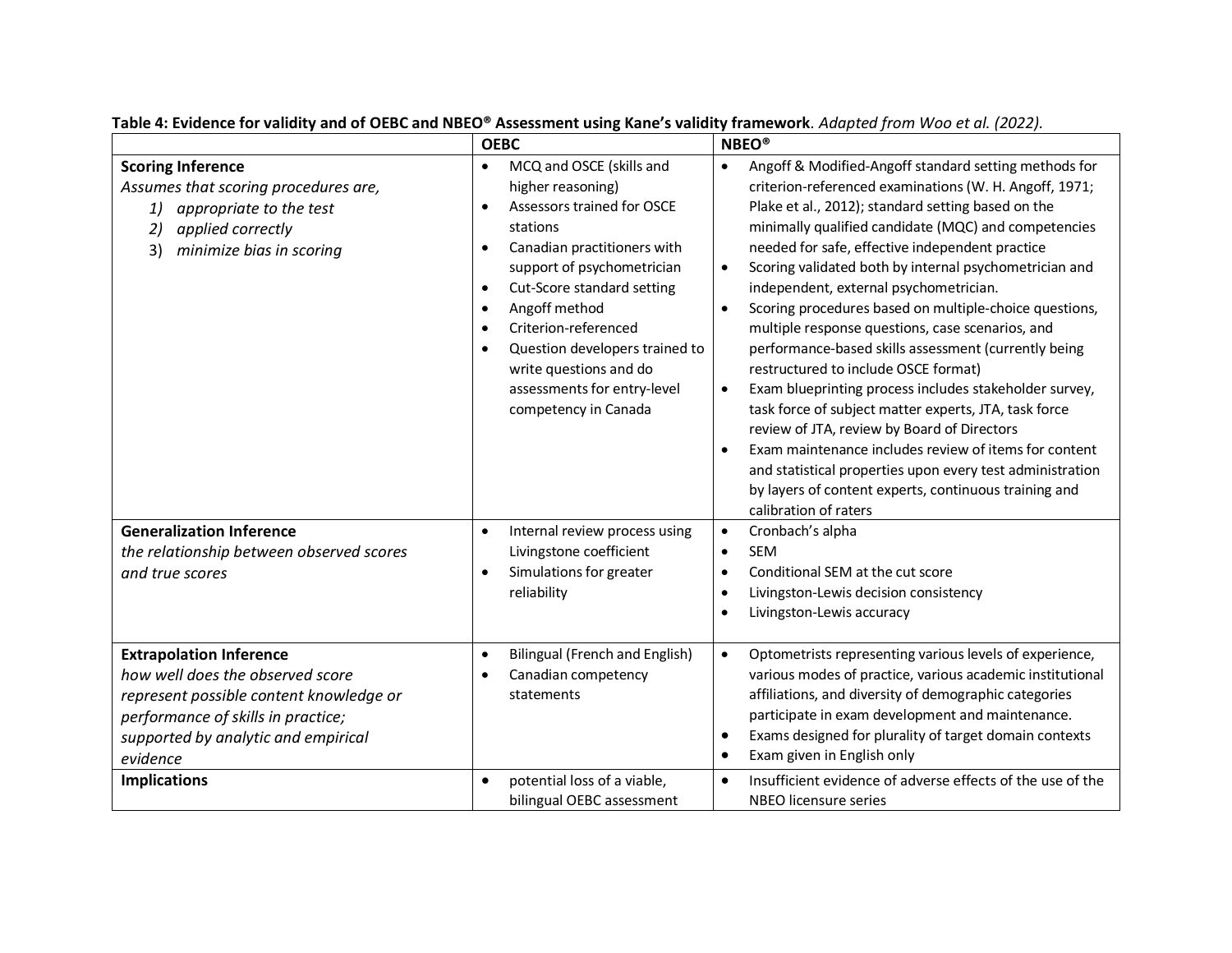In conclusion, Woo et al.'s (2022) statement that, "Although intrinsically satisfactory for their respective jurisdictions, the NBEO® does not appear to satisfy the critical criteria of validity, equivalency and acceptability for Ontario or, more broadly, Canada" (p.24) lacks merit. Insufficient evidence is provided to substantiate this claim, and the evidence the authors do provide is often misclassified within the frameworks they reference. We encourage the reader to review the updated information about NBEO Parts I, II, & III provided in this paper and on the NBEO website [\(www.optometry.org\)](http://www.optometry.org/) in order to more accurately inform their understanding of the content of and validity evidence for the NBEO examination series.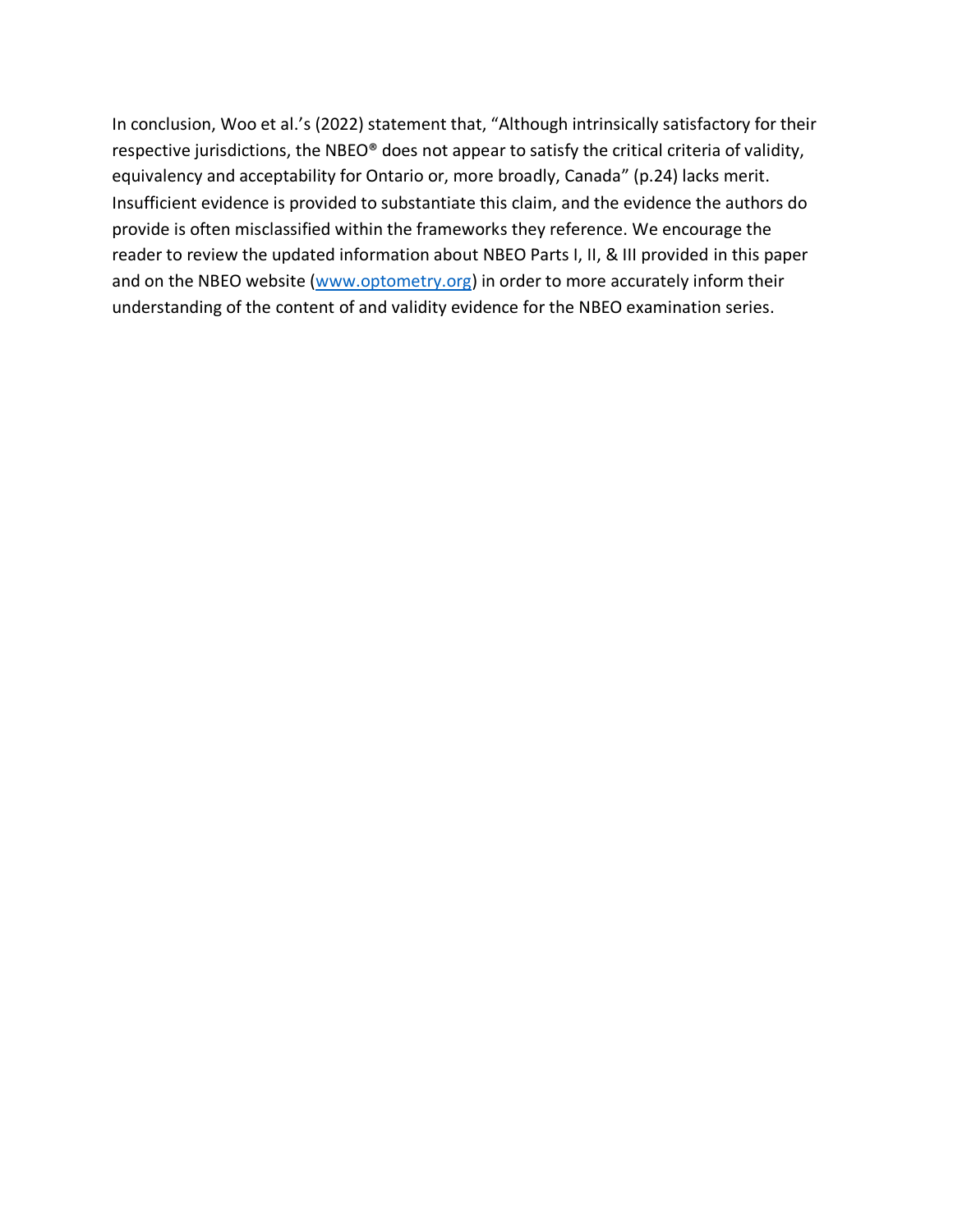#### **References**

- American Educational Research Association, American Psychological Association, & National Council on Measurement in Education (Eds.). (2014). *Standards for Educational and Psychological Testing*. American Educational Research Association.
- Angoff, W. A. (1971). Scales, norms and equivalent scores. In R. L. Thorndike (Ed.), *Educational Measurement* (pp. 508–600). American Council on Education.

Angoff, W. H. (1971). *Educational measurement*. American Council on Education.

Balogh, J. E. (2016). *A practical guide to creating quality exams*.

- Bandalos, D. L. (2018). *Measurement theory and applications for the social sciences*. Guilford Press.
- Bradley, R. (1984). Paired comparisons: Some basic procedures and examples. In P. Krishnaiah & P. Sen (Eds.), *Handbook of Statistics* (Vol. 4, pp. 299–326). https://doi.org/10.1016/S0169- 7161(84)04016-5
- Brown, A., & Maydeu-Olivares, A. (2013). How IRT can solve problems of ipsative data in forced-choice questionnaires. *Psychological Methods*, *18*(1), 36.
- Cizek, G. J., & Bunch, M. B. (2007). *Standard setting: A guide to establishing and evaluating performance standards on tests*. Thousand Oaks, Calif. ; London : SAGE, c2007. https://catalog.lib.unc.edu/catalog/UNCb7068686
- Clauser, A. L., & Raymond, M. R. (2017). Specifying the Content of Credentialing Examinations. In S. Davis-Becker & C. W. Buckendahl (Eds.), *Testing in the professions: Credentialing polices and practice* (pp. 64–84). Routledge, Taylor & Francis Group.
- Cook, D. A., Brydges, R., Ginsburg, S., & Hatala, R. (2015). A contemporary approach to validity arguments: A practical guide to Kane's framework. *Medical Education*, *49*(6), 560–575. https://doi.org/10.1111/medu.12678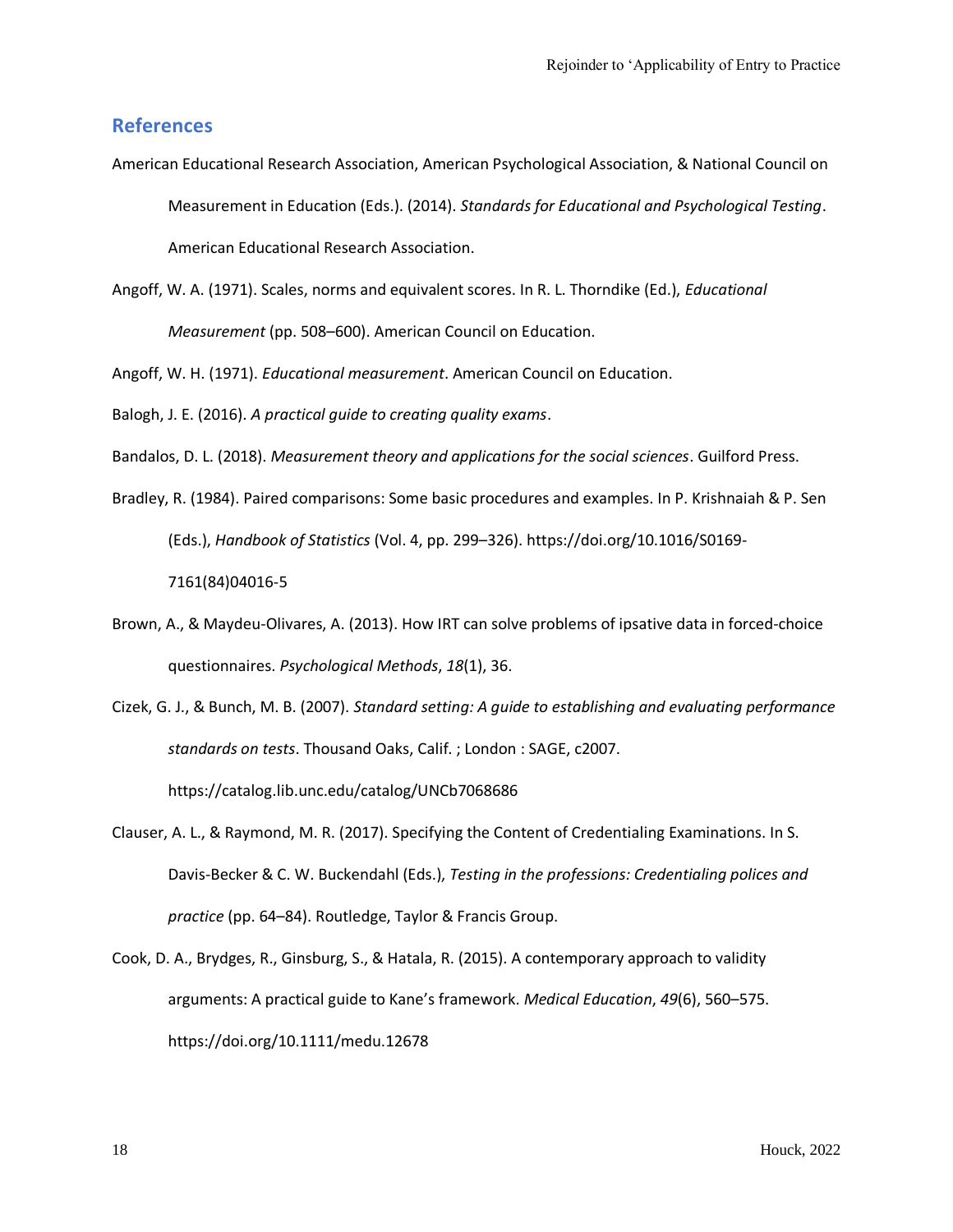- Cronbach, L. J. (1951). Coefficient alpha and the internal structure of tests. *Psychometrika*, *16*(3), 297– 334. https://doi.org/10.1007/BF02310555
- Fine, S. A., & Wiley, W. W. (1971). *An Introduction to Functional Job Analysis: A Scaling of Selected Tasks from the Social Welfare Field. Methods for Manpower Analysis No. 4.*

Flanagan, J. C. (1954). The critical incident technique. *Psychological Bulletin*, *51*(4), 327.

- Foley, B. JP. (2016). *Job Analysis Survey Report for the National Board of Examiners in Optometry* (pp. 1– 25) [Job Analysis]. Alpine Testing Solutions.
- Hatzinger, R., & Dittrich, R. (2012). Prefmod: An R package for modeling preferences based on paired comparisons, rankings, or ratings. *Journal of Statistical Software*, *48*(10), 1–31.
- Impara, J. C., & Plake, B. S. (1997). Standard setting: An alternative approach. *Journal of Educational Measurement*, *34*(4), 353–366.
- Kane, M. T. (2013). Validating the interpretations and uses of test scores. *Journal of Educational Measurement*, *50*(1), 1–73.
- Kendall, M. G., & Smith, B. B. (1940). On the method of paired comparisons. *Biometrika*, *31*(3/4), 324– 345.
- LaDuca, A. (1994). Validation of professional licensure examinations: Professions theory, test design, and construct validity. *Evaluation & the Health Professions*, *17*(2), 178–197.
- Livingston, S. A. (1972). Criterion‐referenced applications of classical test theory 1, 2. *Journal of Educational Measurement*, *9*(1), 13–26.
- Livingston, S. A., & Lewis, C. (1995). Estimating the consistency and accuracy of classifications based on test scores. *Journal of Educational Measurement*, *32*(2), 179–197.
- Messick, S. (1984). The Psychology of Educational Measurement. *Journal of Educational Measurement*, *21*(3), 215–237. JSTOR.